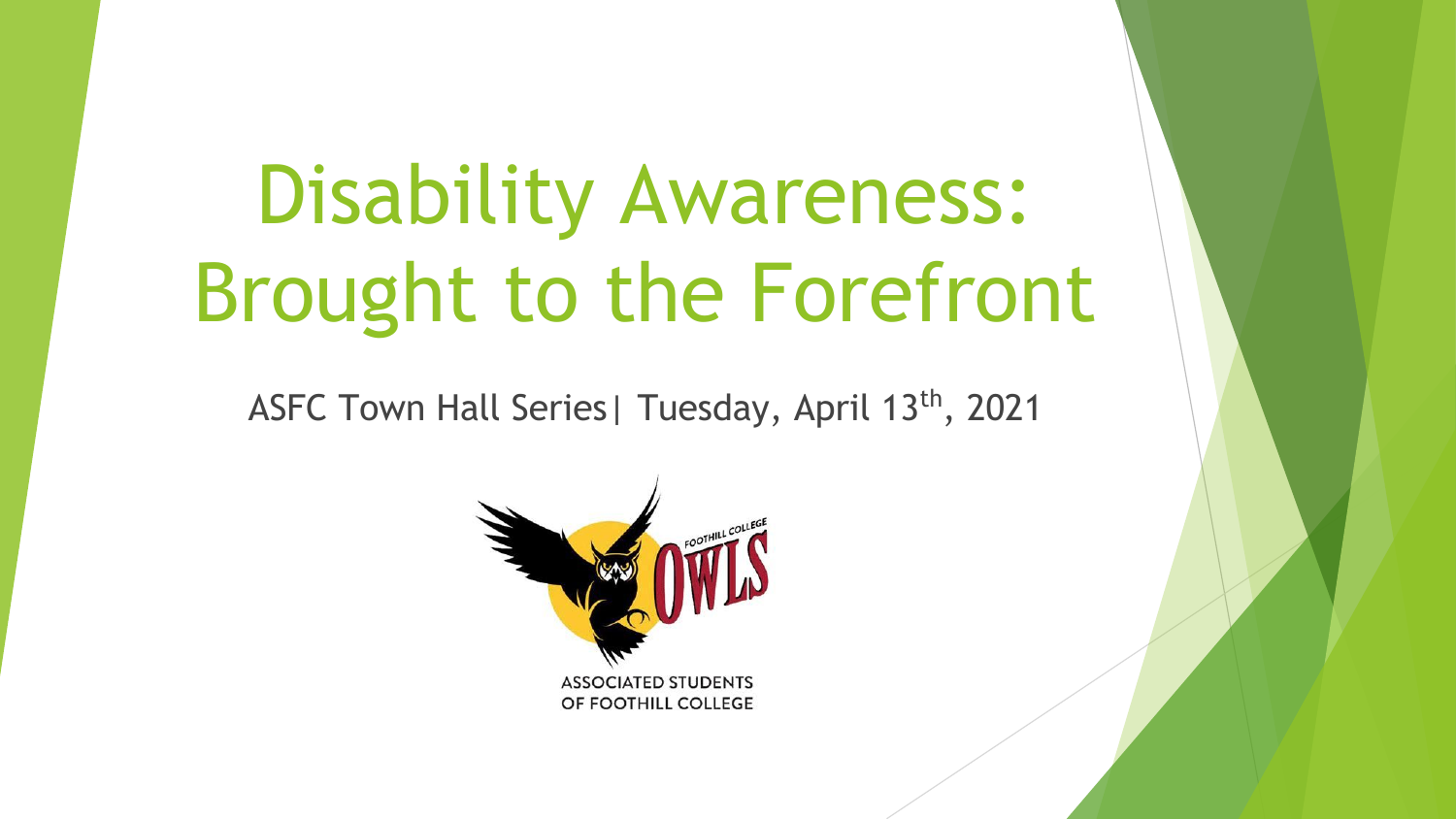### **Event Overview**

11:00-11:05 **Opening Remarks** 11:05-11:20 **Student Presentation** 11:20-12:00 **Panel + Activity** 12:00-12:25 **Q&A + Open Forum** 12:25-12:30 **Closing Remarks**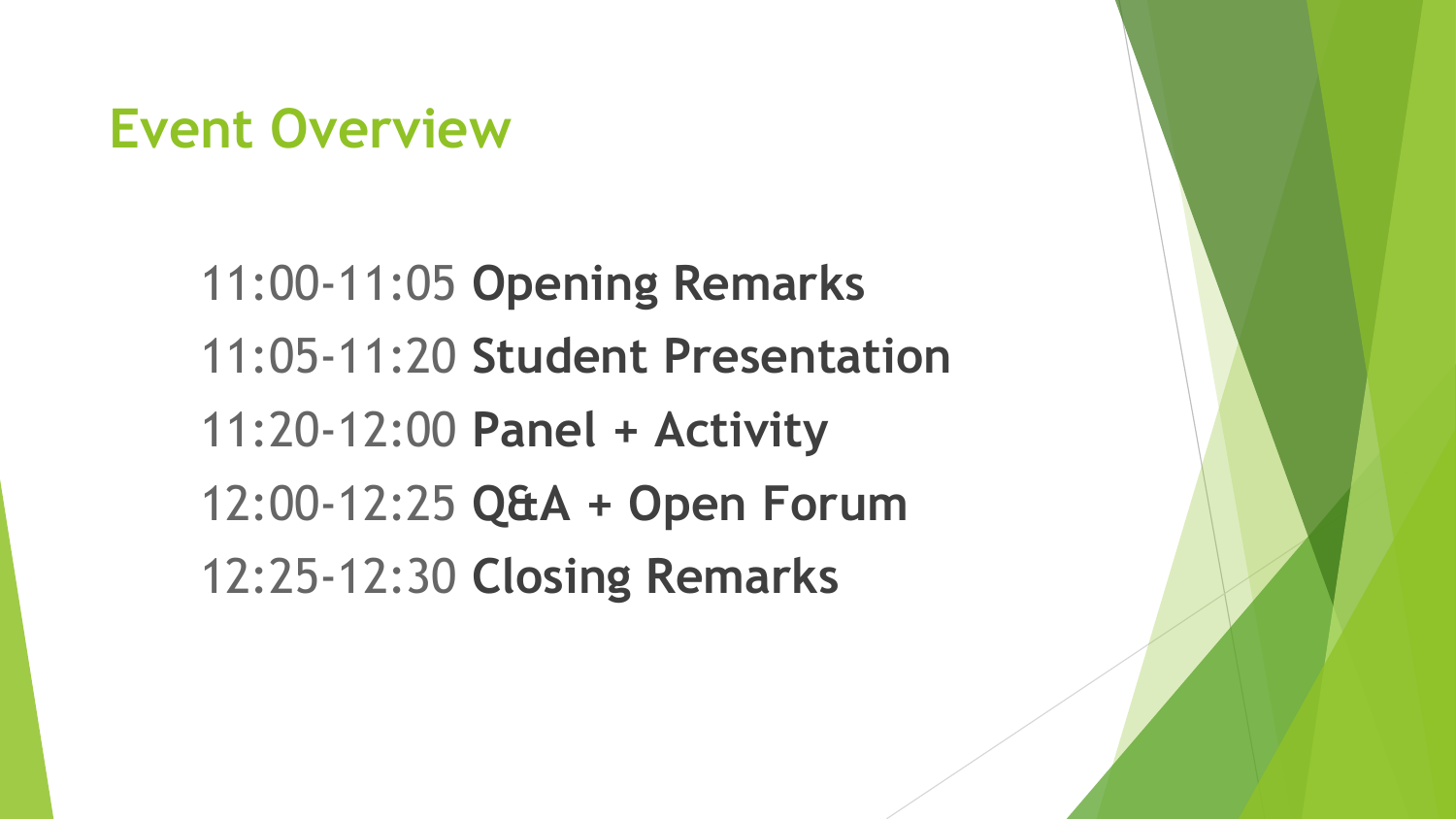## **Student Presentation**

*by Katherine Rumph and Sunnie Chen*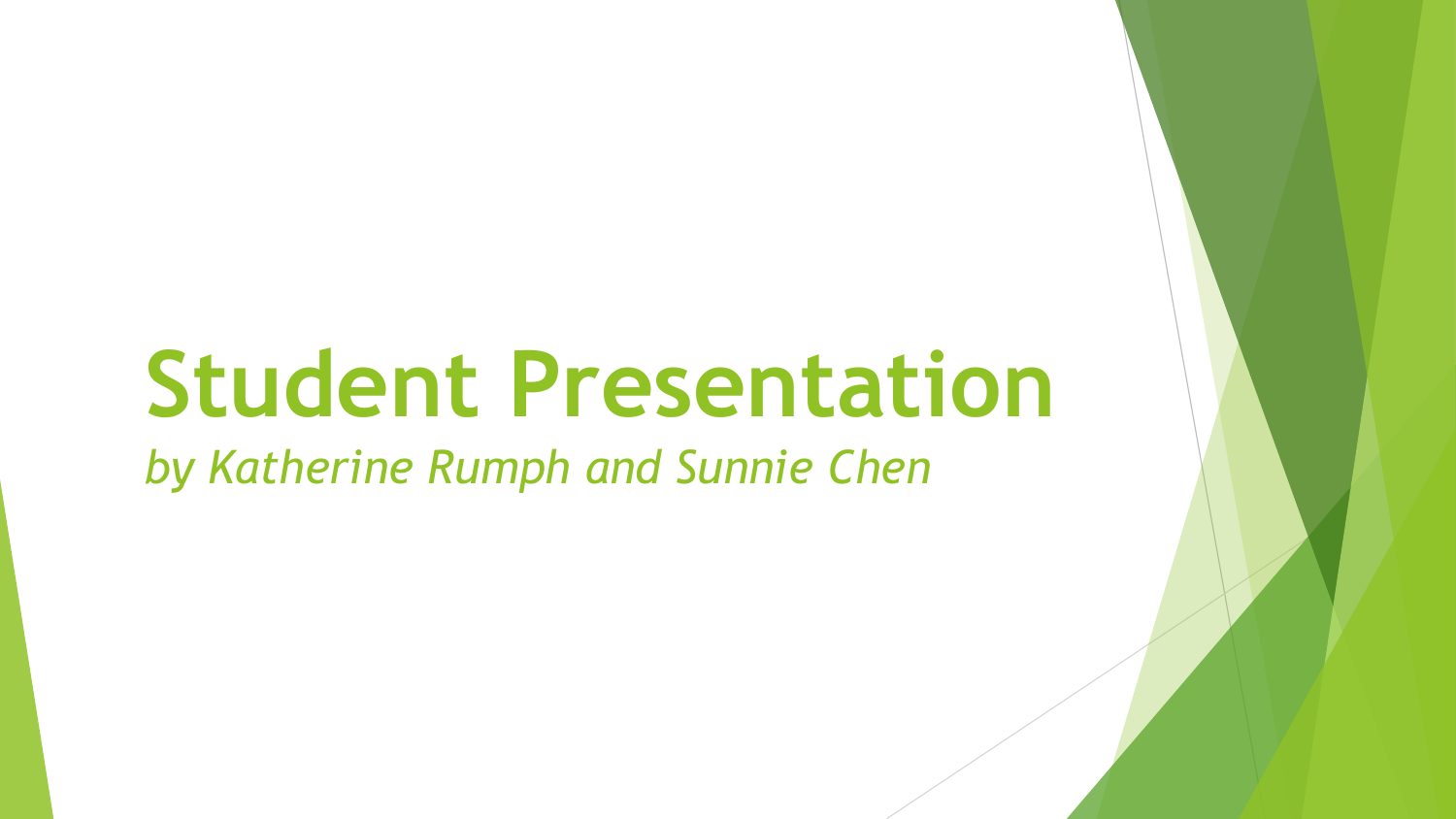### What is the Definition of Disability?

Foothill College's Definition: - Title 5

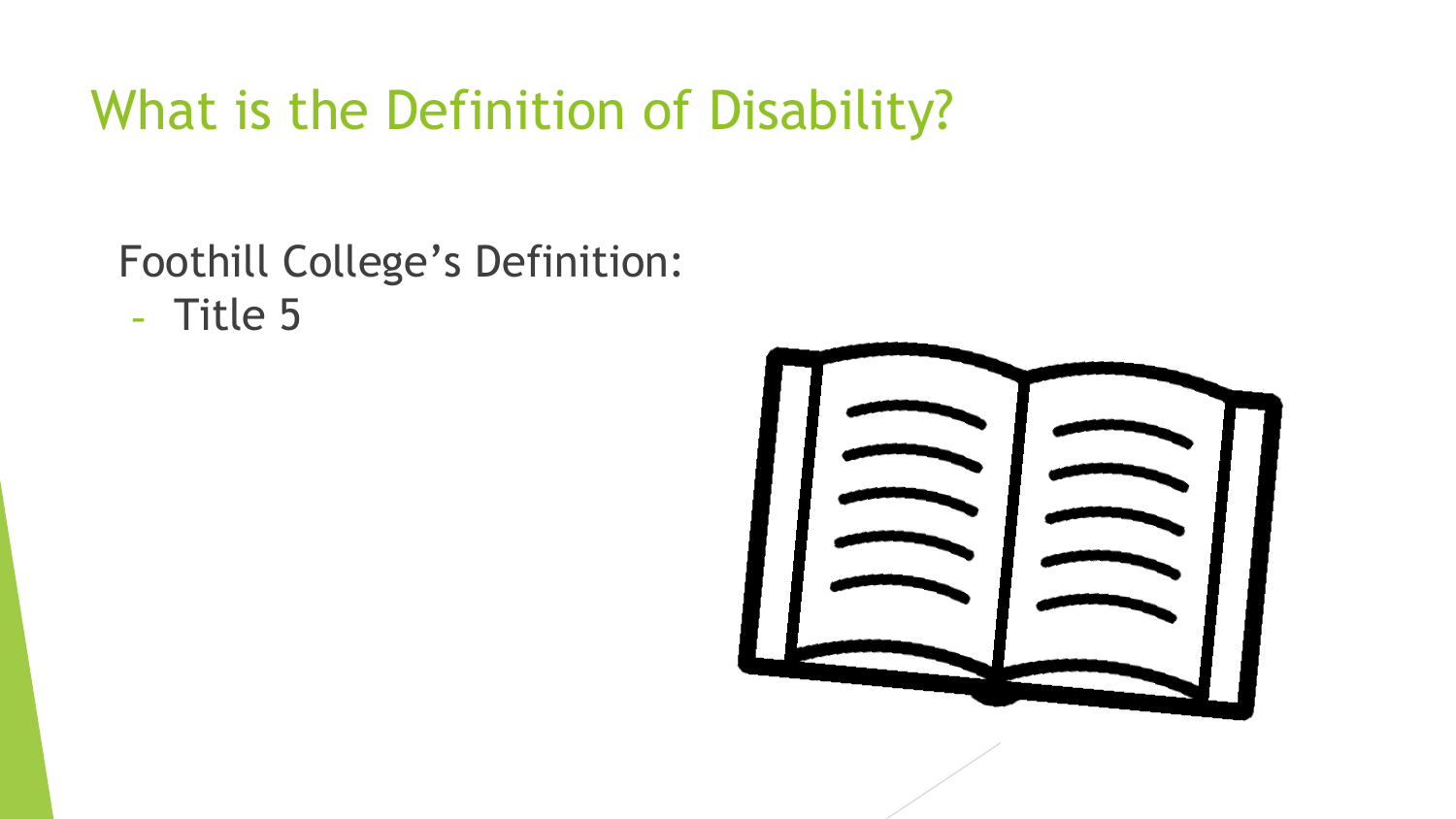## Some of the many different types of Disabilities.

- ► Different Types of Disabilities: List of 21 Disabilities
- [Disability Information](https://wecapable.com/category/disability-information/) / [32 Comments](https://wecapable.com/types-of-disabilities-list/#comments)
- ► There are innumerable types of disabilities that can affect a human being. Some of these conditions are more common than the others. Some of the types of disabilities are recognized by the government in order to provide disability benefits to the needy ones. Often people wonder what are the disabling conditions that are more prevalent. Here is the **list of 21 disabilities** that have been identified under the [RPWD Act 2016](https://wecapable.com/rpwd-act-2016-summary-overview-infographic/) of India.
- ► 21 Types of Disabilities
- ► Following is the list of 21 disabilities as per [RPWD Act 2016](https://wecapable.com/rights-of-persons-with-disabilities-act-2016-india/). Please note that different countries may have identified a similar but not the same set of condition for providing benefits to [persons with disabilities.](https://wecapable.com/persons-with-disabilities-definition-rights-states-and-more/)
- <https://wecapable.com/types-of-disabilities-list/>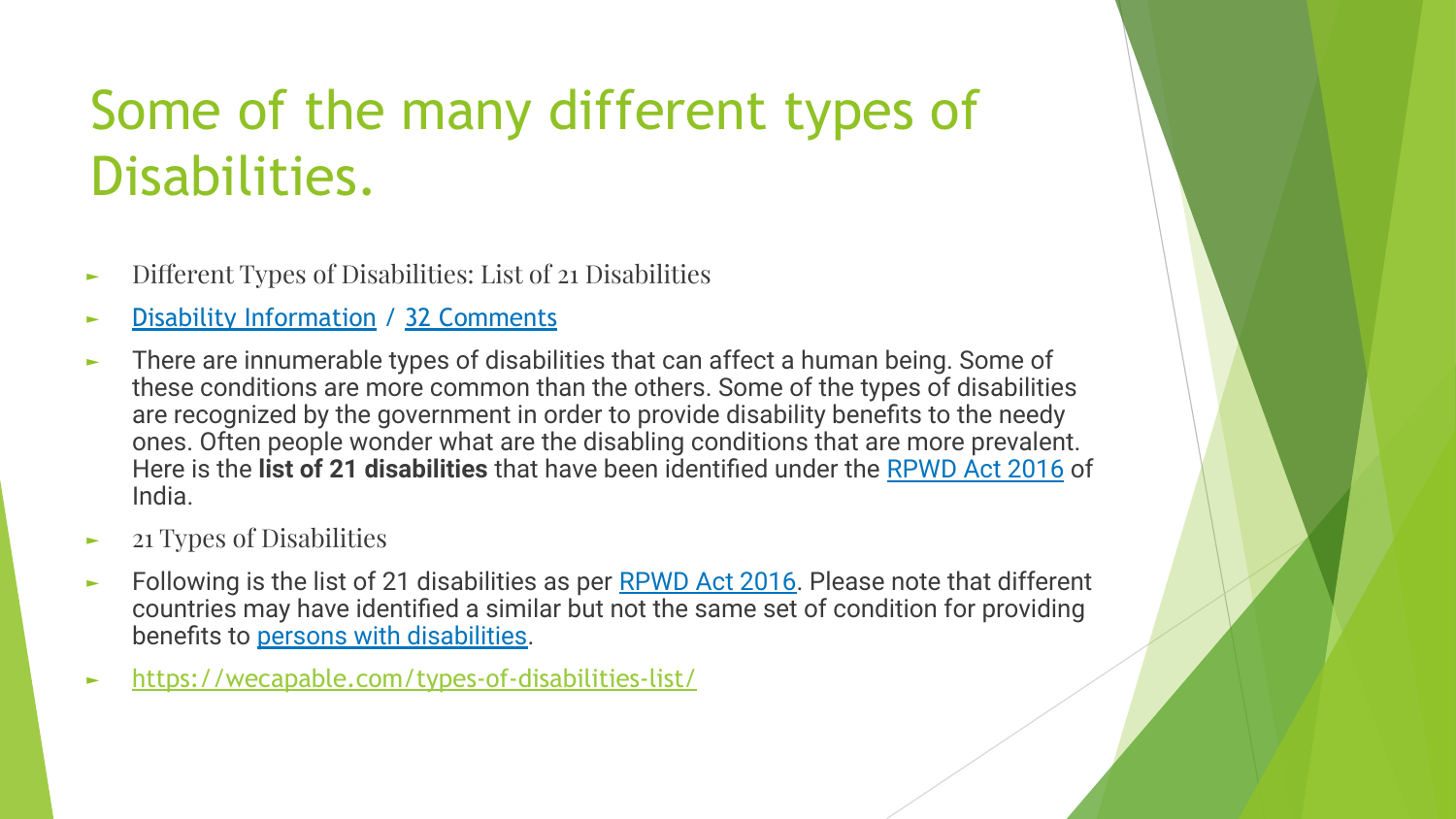## History on Institutional Progress

- 1976 Disability Support Offices established with funding
- Early 80s Department of Finance identifies inconsistency in LD definition and assessment processes across programs
- Early 1980s LD Field Advisory group (LDFA) created for collaboration on program policy, procedure, and problem solving for consistency in state
- California Association on Education and Disability Professional Associate (CAPED) established
- LDFA: Research based learning disability assessment model and require training establish
- IDFA: Model Reviews confirmed no bias or overidentification
- LDFA oversight processes for 30,000 per year served for learning disabilities with half first assessed in college
- Access to assessment is an equity issue at all colleges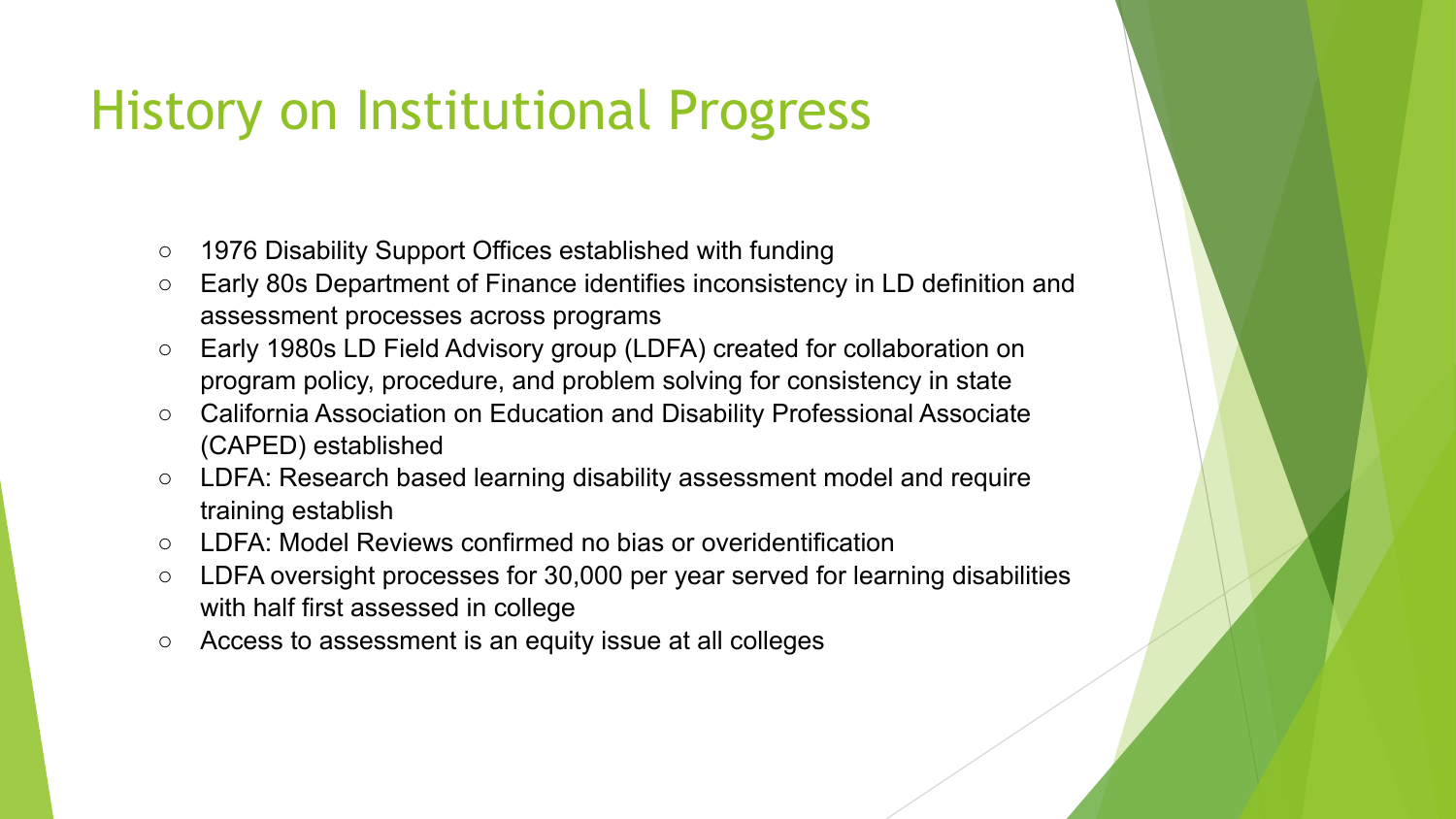## Ongoing Issues

#### Pre-Covid

- LDFA dissolved by CCCCO despite vigorous objection from field
- Dissolution resulted in no avenue for leadership or communication as required for ethical professional practice and testing updates
- CAPED LD CIG Chairs created a Representative Council as a temporary solution to lack of LDFA
- The CCCCO has not provided guidance or a permanent solution for colleges where students have no access to an LD Specialist
- Result will be problems for transfer or high stakes testing
- No Equity and Access for students at colleges with no LD Specialists or LD Specialists not allowed to test
	- Annually 15,000 students are newly identified with LD in our CCCs by LD Specialists
	- Cost to student is \$3-7,000 for private evaluations
	- Equity disparities often impact First Generation, BIPOC, ESL students
	- Bright, hard working students who are unable to demonstrate their learning on tests due to unidentified LD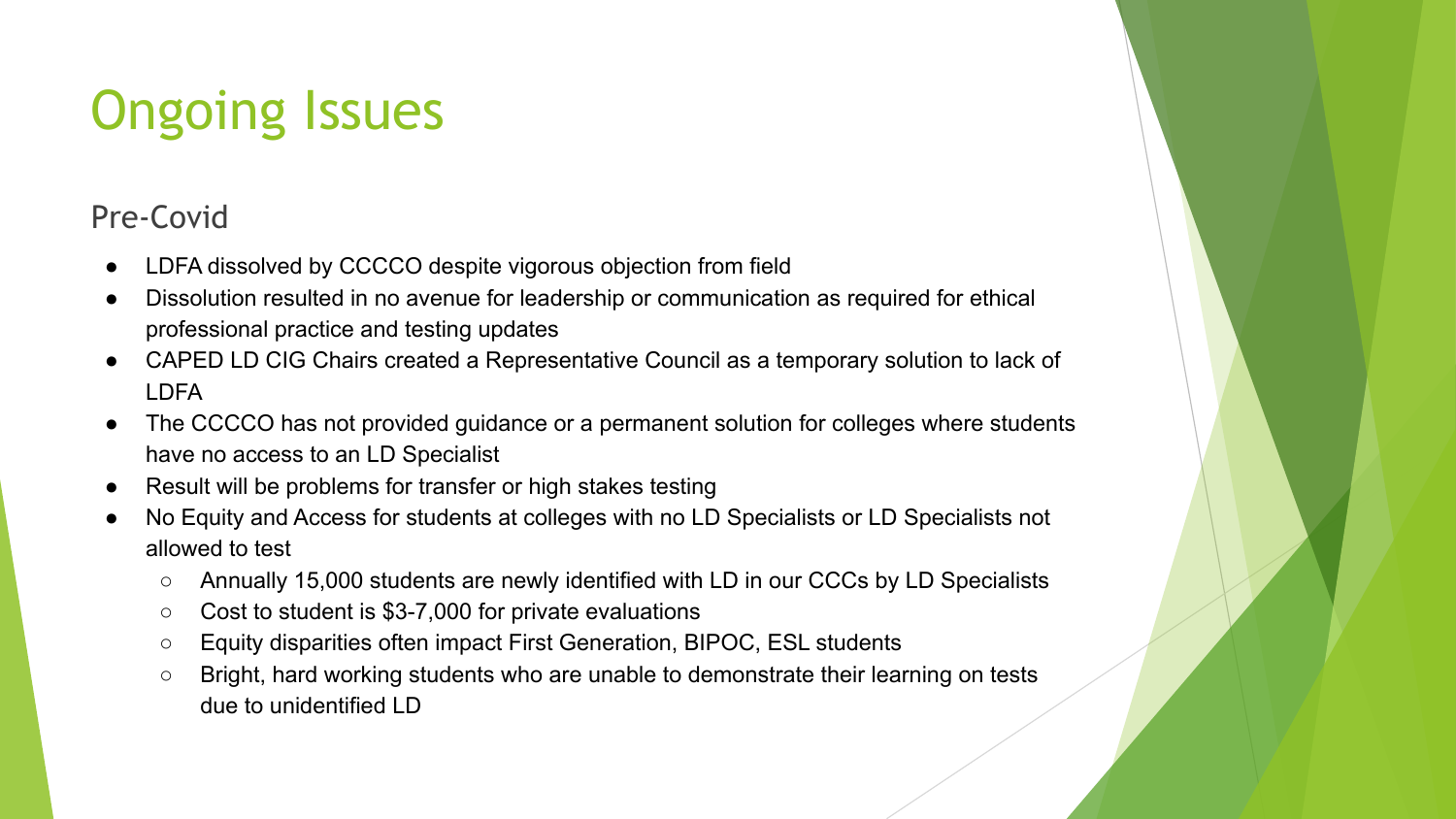## Ongoing Issues

#### Covid

- Colleges closed with no learning disability testing until safe
- CCCCO offered no consistent guidance for qualifying students for temporary services when they seek learning disability assessment
- Colleges using inconsistent practices
- Members researched guidance of APA, AHEAD, CSU/UC
- Members working with CSU/UCs to accept accommodations for transfers until testing restarts

#### Statewide & College DSPS Issues

- CCCCO dissolved the Regional Coordinators (RC) Advisory Group without consulting the field
- DSPS Coordinators required by Title 5
- Like LDFA, the RCs began with DSPS to ensure timely communication, problem solving, and guidance to field on legal, Title 5, and office needs
	- Pattern of elimination of DSPS communication channels
	- Creates inconsistency in services between colleges and potential legal problems (e.g. CVC-Exchange)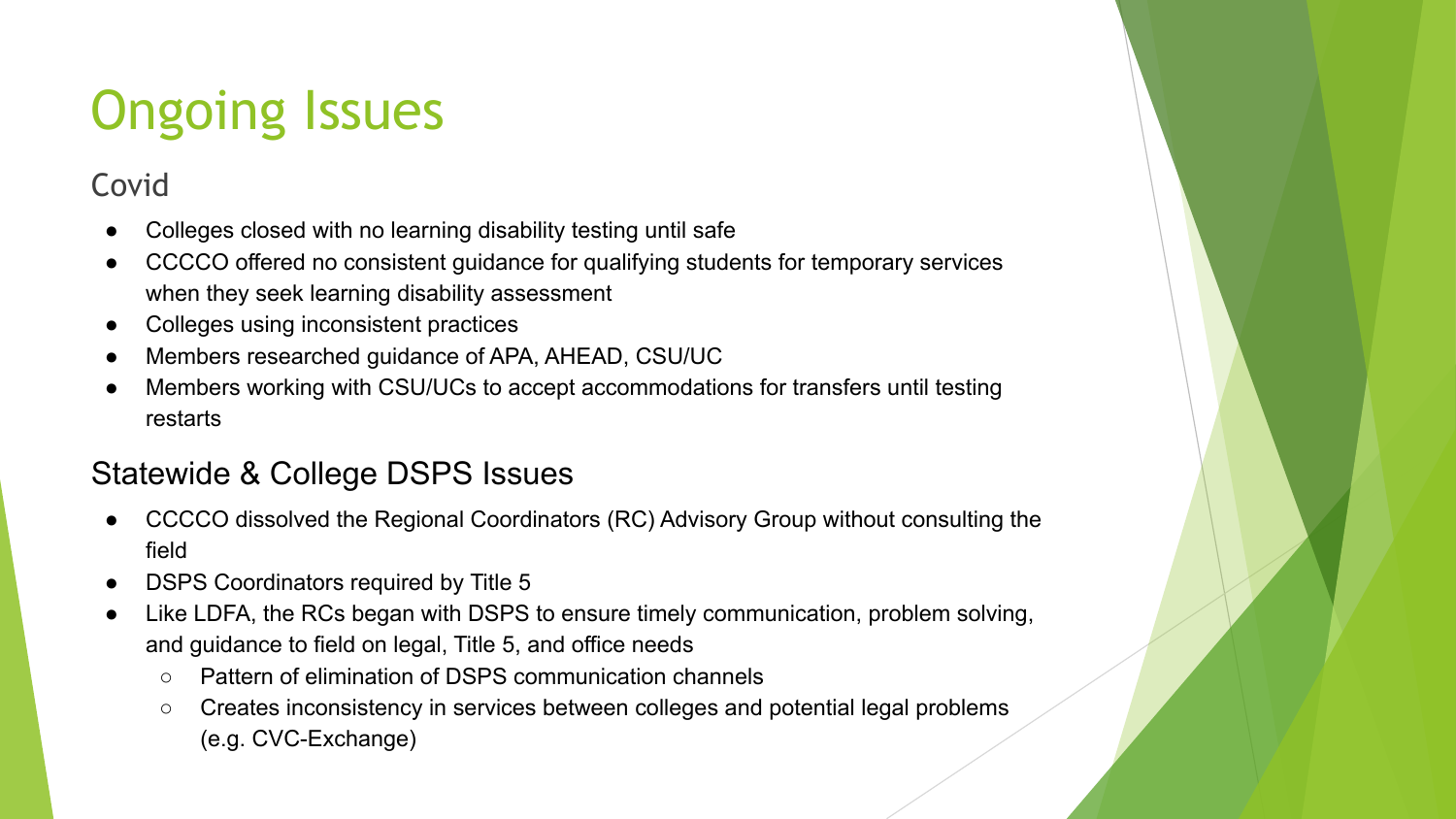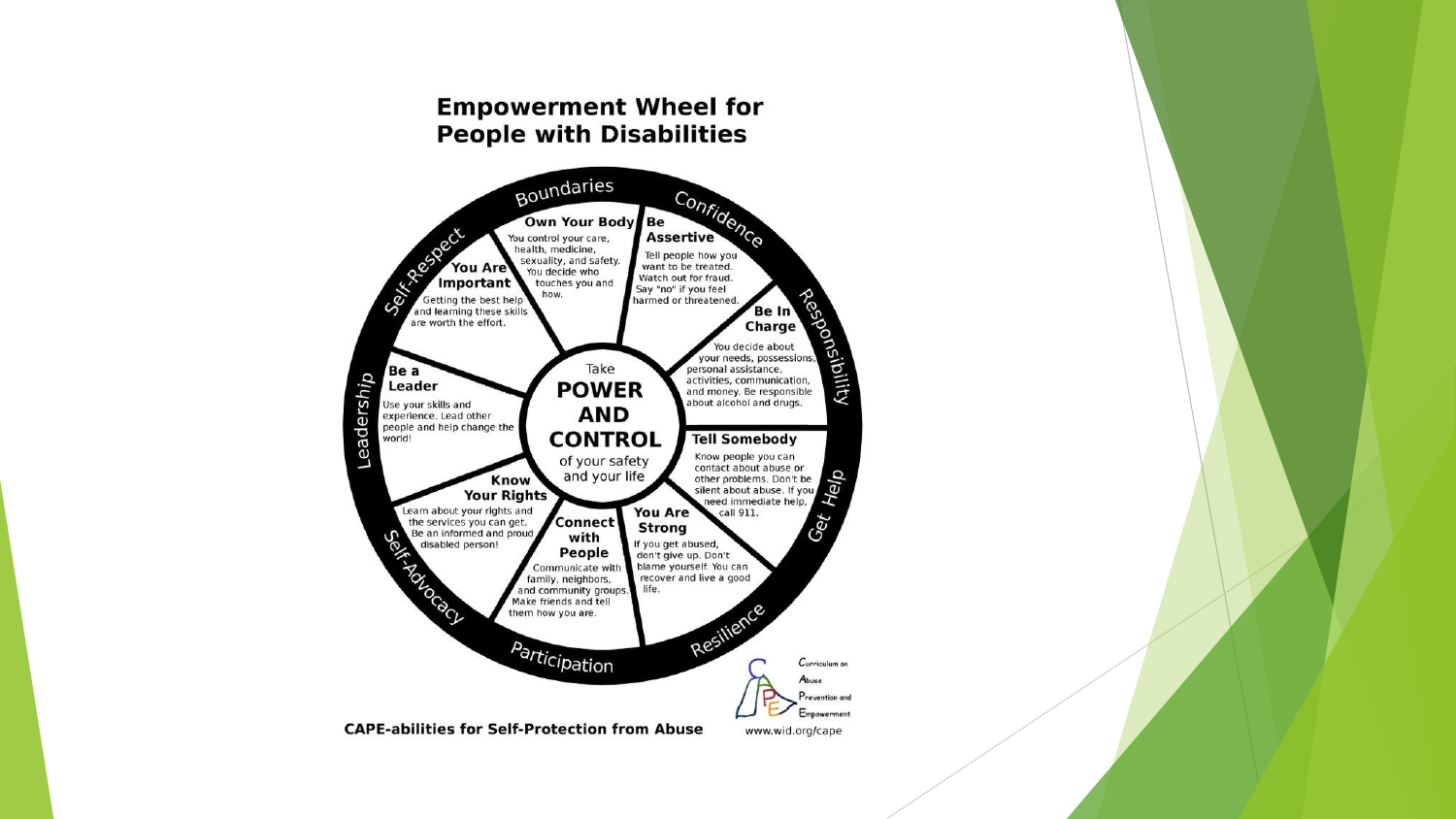## Foothill Disability Resources

Campus DRC Is Here To Support You!

Do you have a health condition or learning disability that may be affecting your schoolwork? Have you ever wondered if you might have a learning disability? Do you have an IEP or 504 plan from high school? If you answered "yes" to any of these questions...

We are here to help you address your disability needs and empower you to succeed in college!

https://foothill.edu/drc/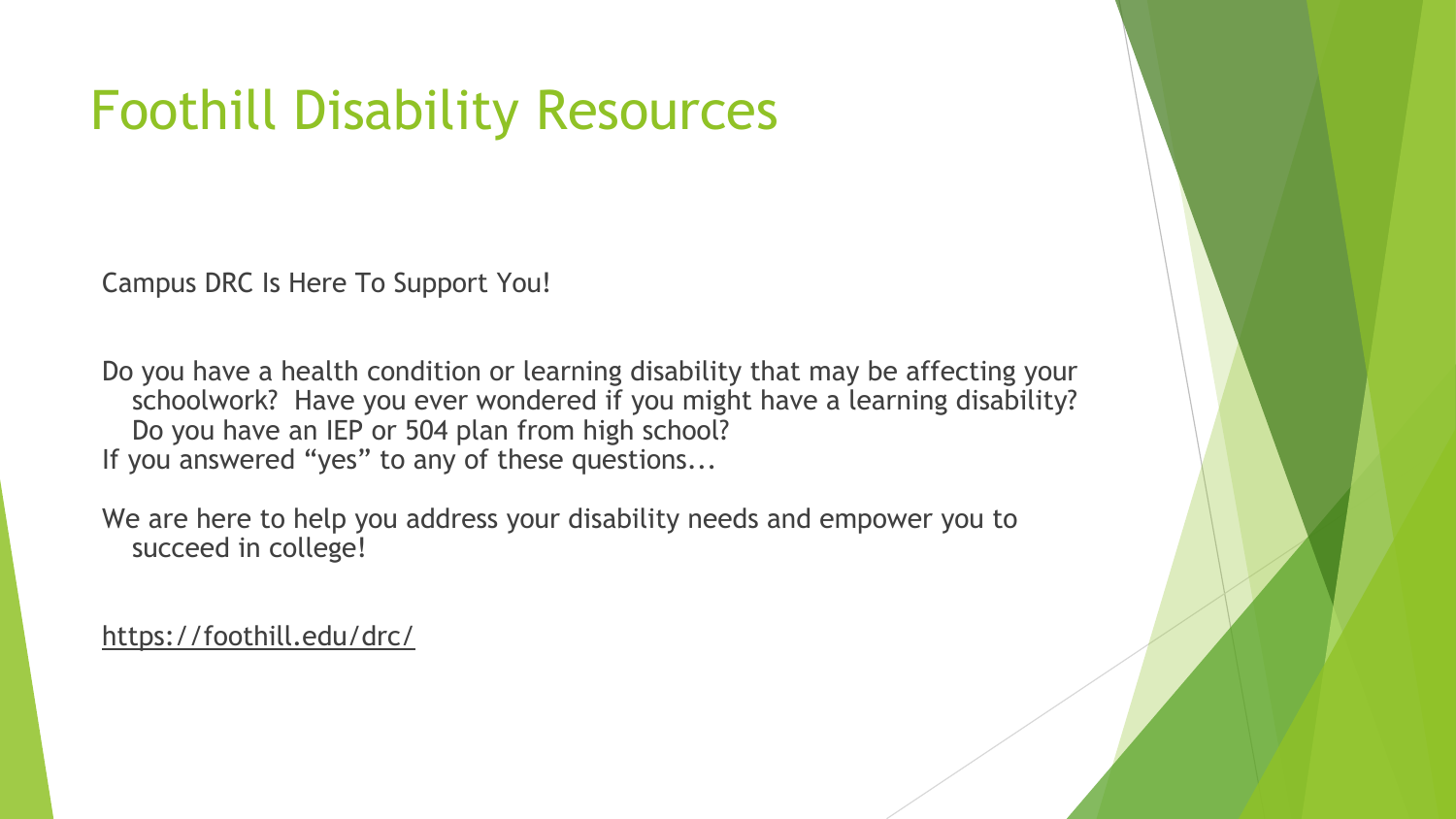# **Community Agreements**

- $\circ$  Speakers will talk one at a time when prompted by the moderator.
- If you have questions, please ask using the Zoom "Q&A" feature. We will have an opportunity to answer questions after the panel.
- Please mute yourself when you are not speaking to avoid background noise and make it easy to follow along to avoid zoom "bouncing screens."
- Respect! Abusive comments will not be tolerated. This is a safe space.
- $\circ$  Panelists reserve the right to decline any question they are not comfortable answering.
- Please respect people's preferred pronouns.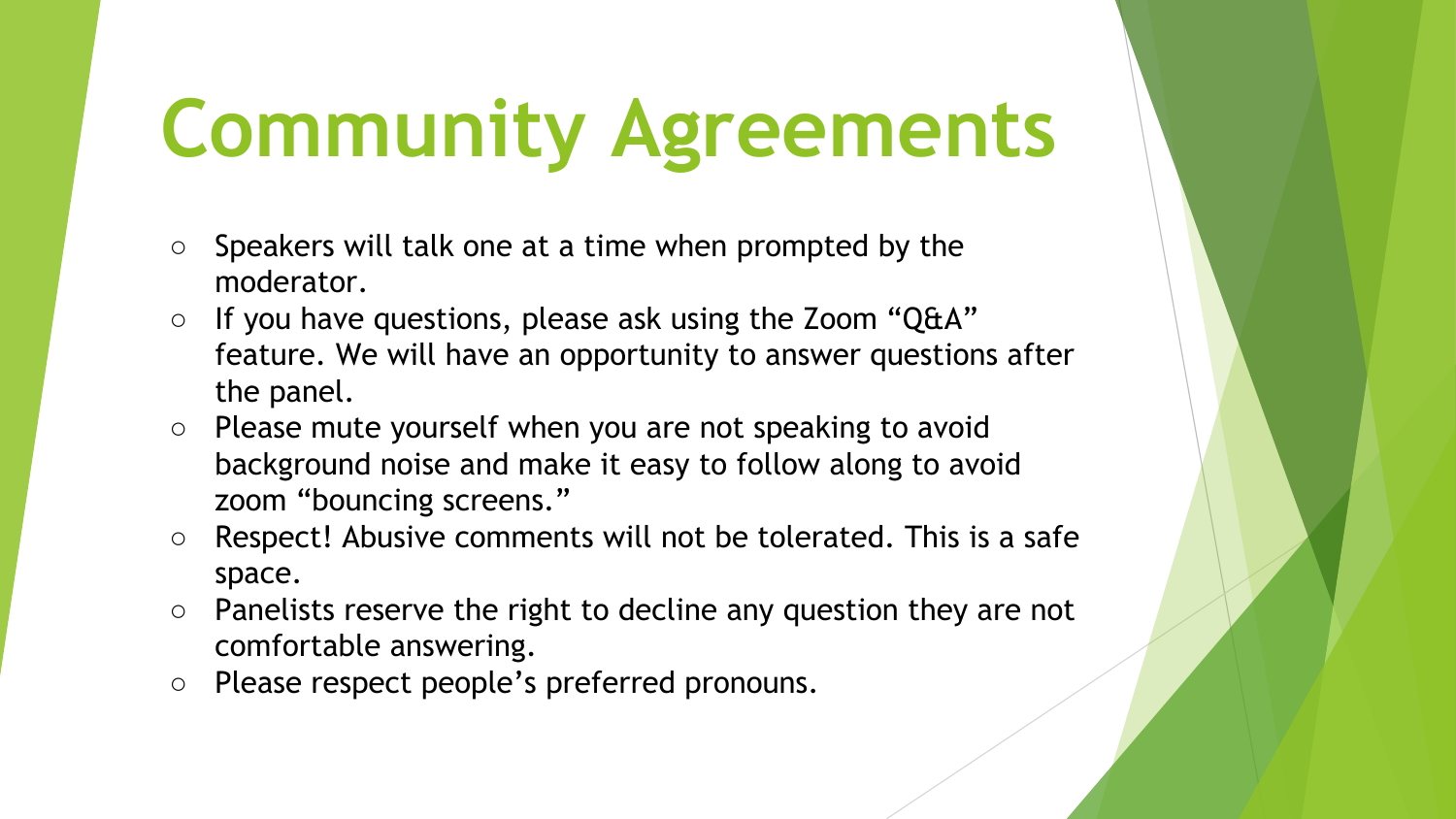# **Panel**

- **○ Katherine Rumph**, Student
- **○ Sunnie Chen**, Student
- **○ Luke Makinson**, Student
- **Ana Maravilla**, DRC Counselor
- **JP Schumacher**, Disability Resource Center (DRC) & Veteran's Resource Center (VRC) Dean
- **Jackie Lauese**, DRC Program Coordinator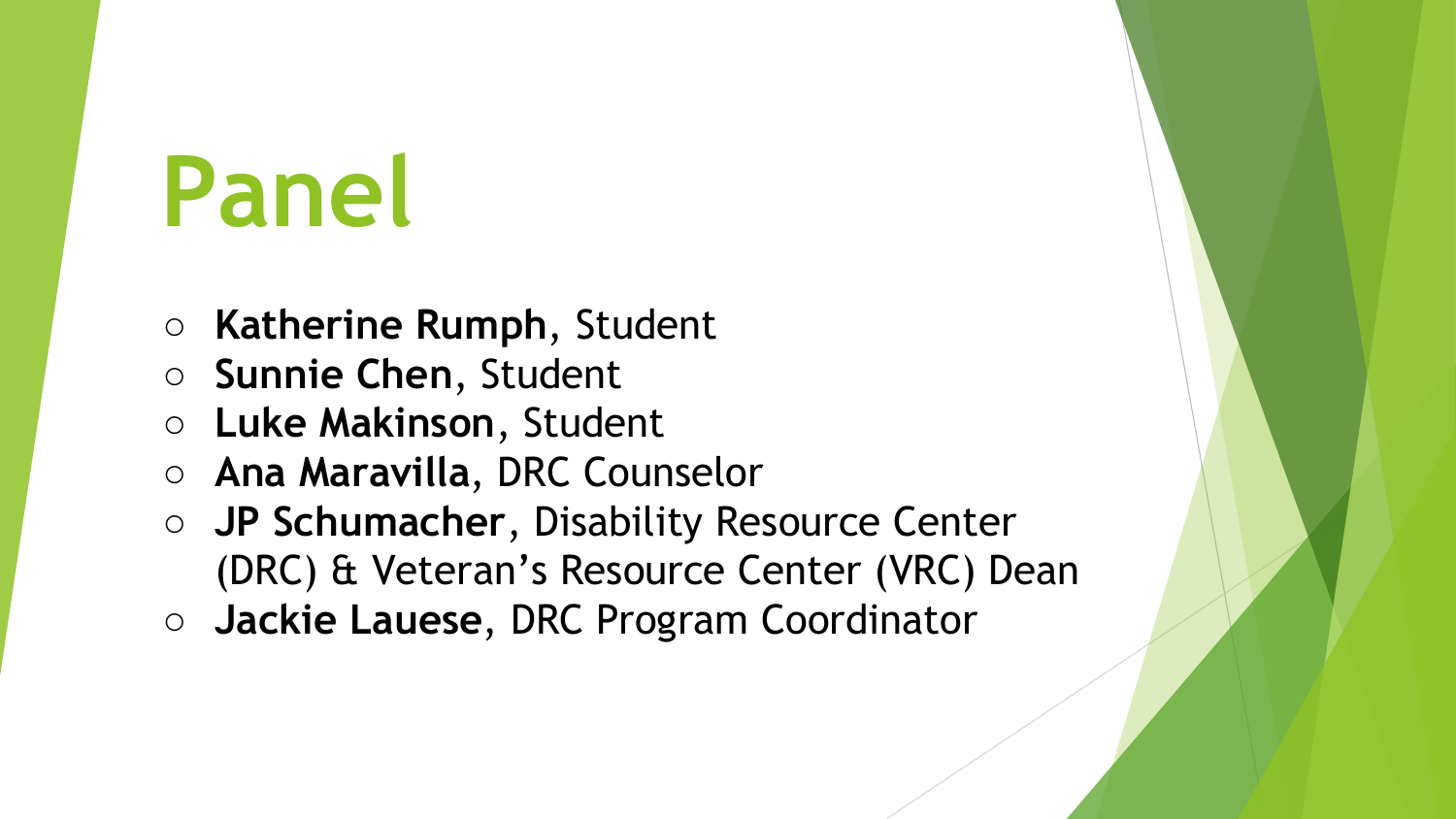What works for students? How can faculty, staff, and admin be more compassionate, understanding, and accommodating?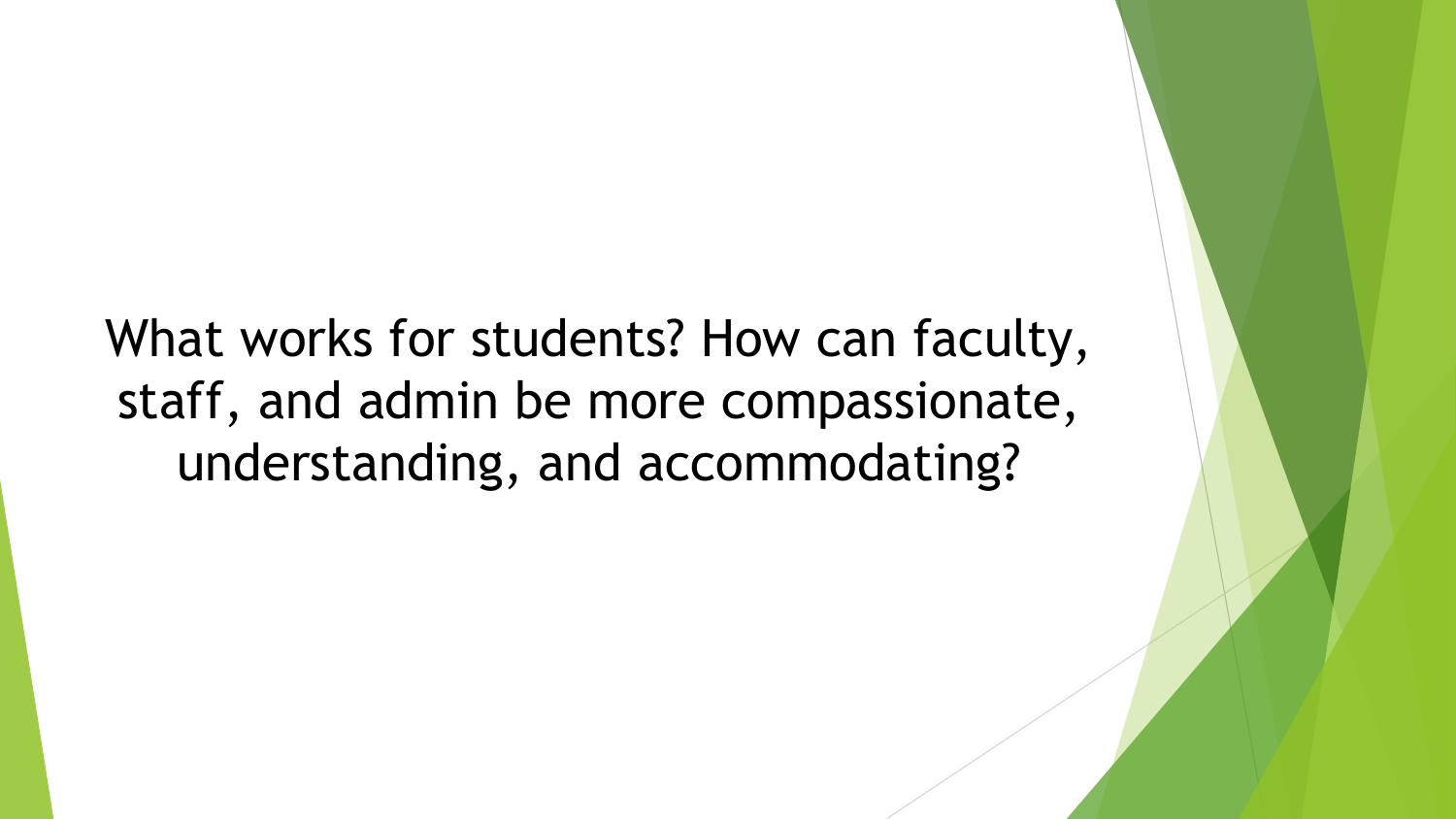### Do you feel that there is a stigma around disability? If so, why?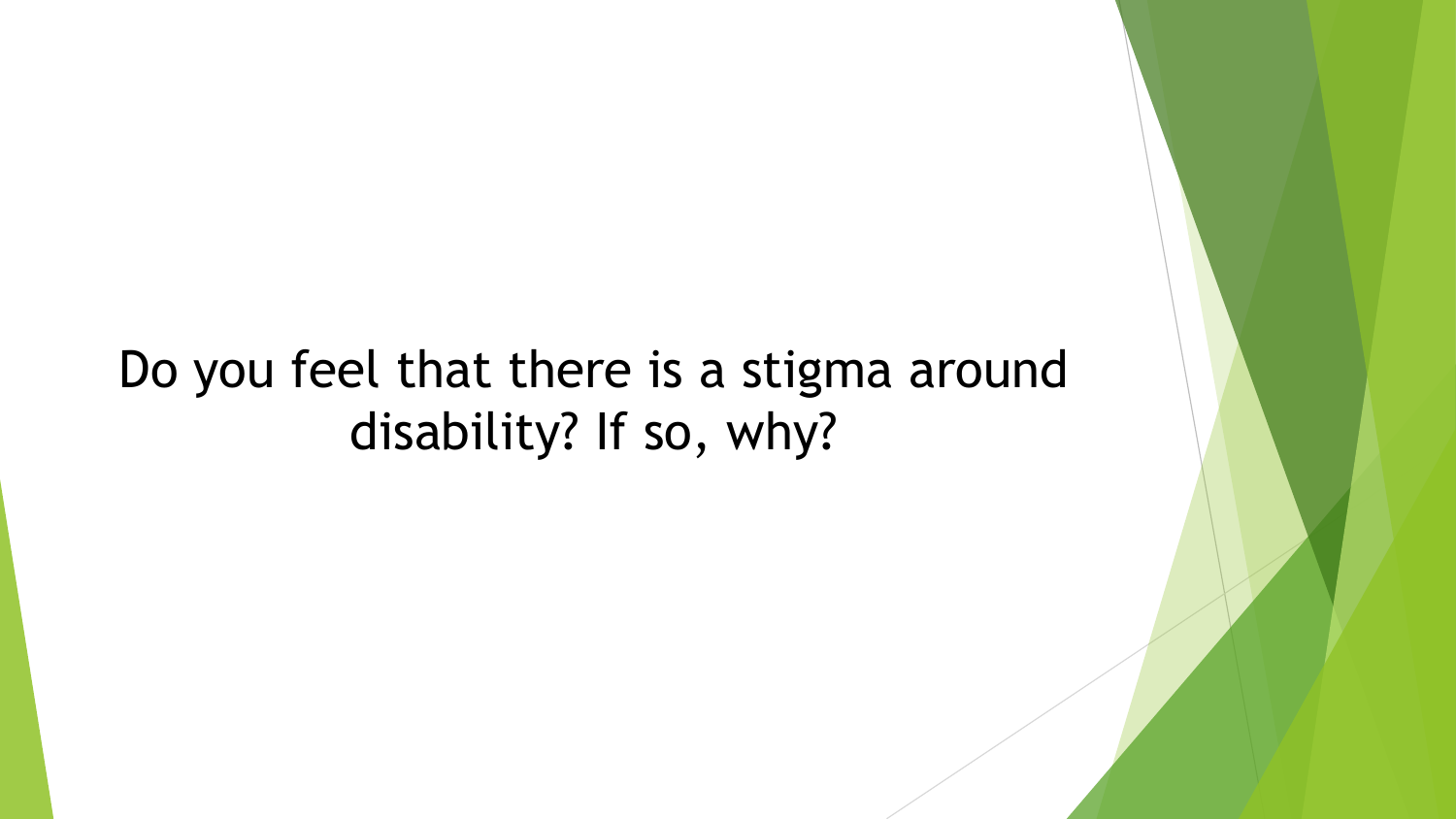How do you feel the current grievance process is at Foothill College? How can Foothill work to improve this process for students struggling with disabilities?

-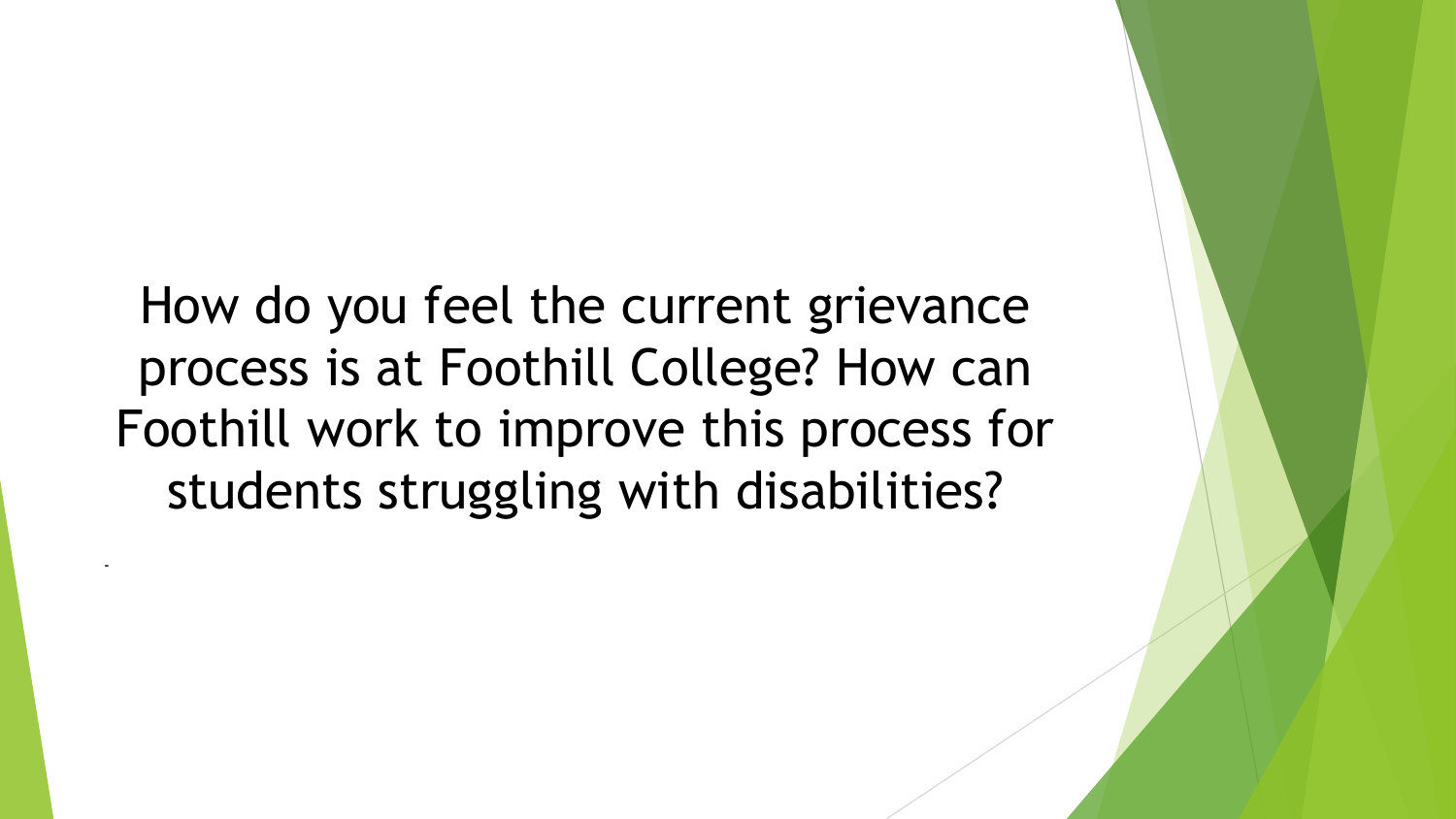Do you feel there are enough programs for students with disabilities? Do you feel that students with disabilities can succeed in leadership roles?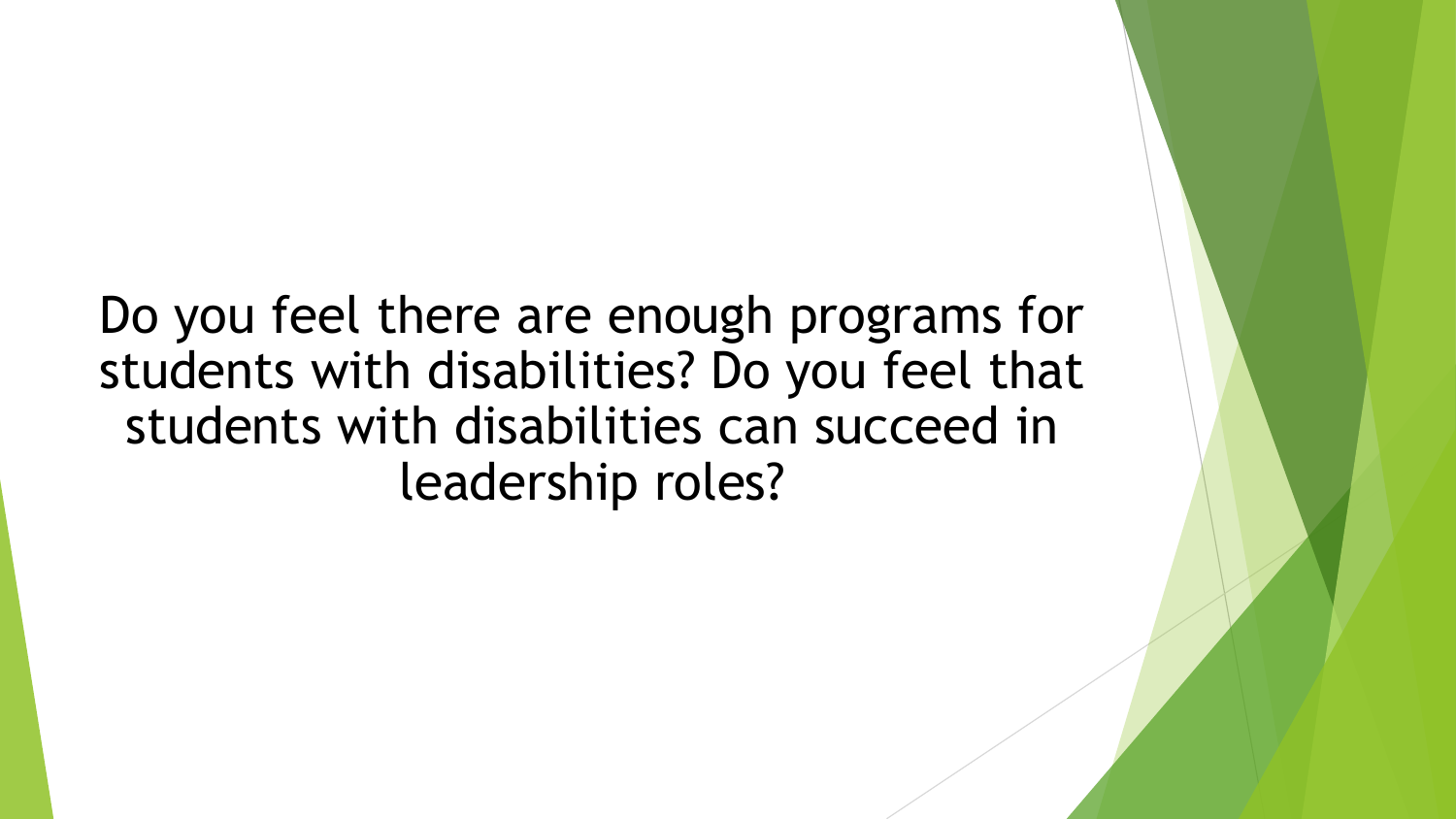Has being online changed your mindset about students struggling with disabilities within institutions? Student ambassadors for the virtual world?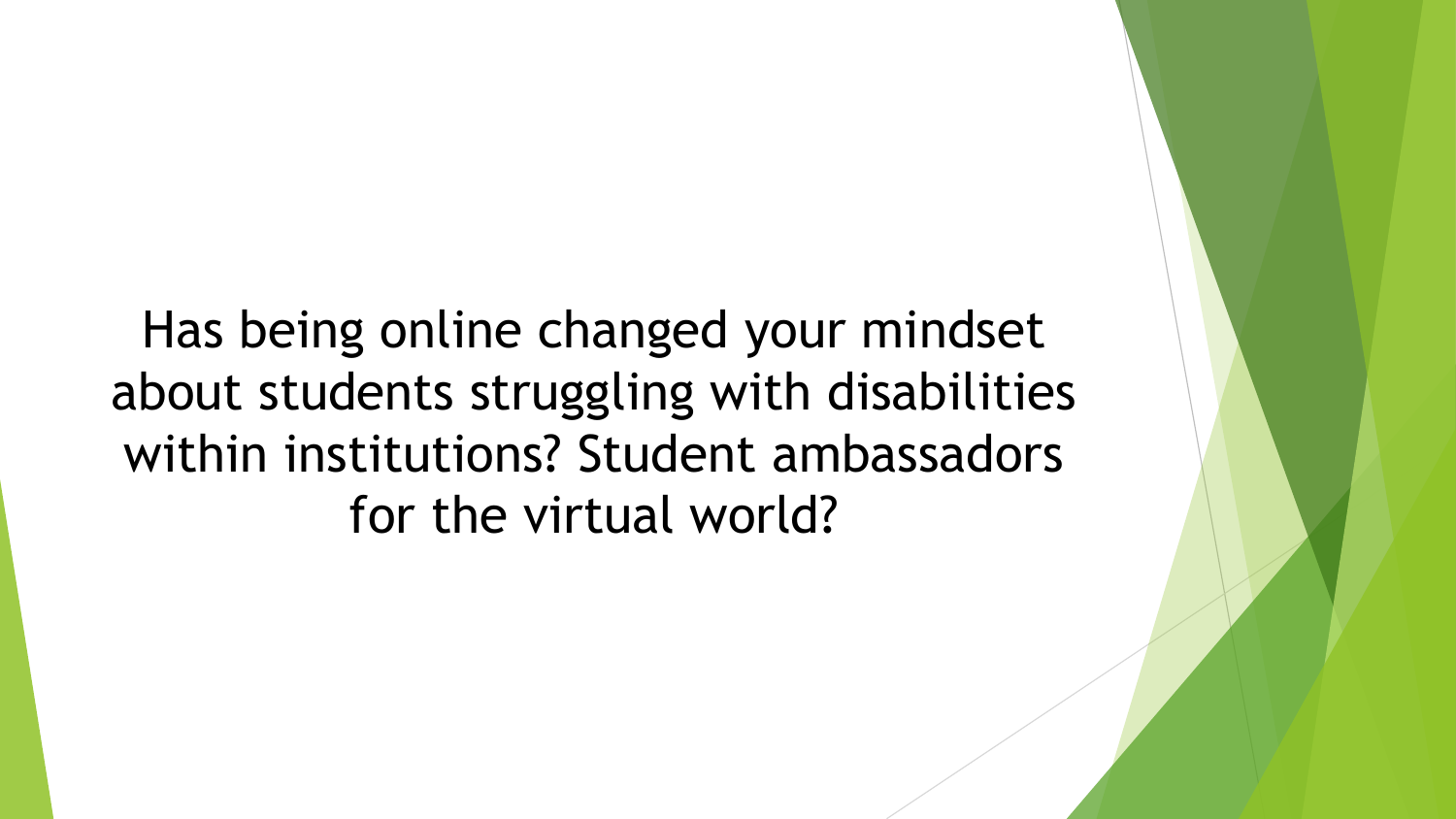How can we utilize what we have learned through a virtual environment to help out students with disabilities when we do return-to-campus?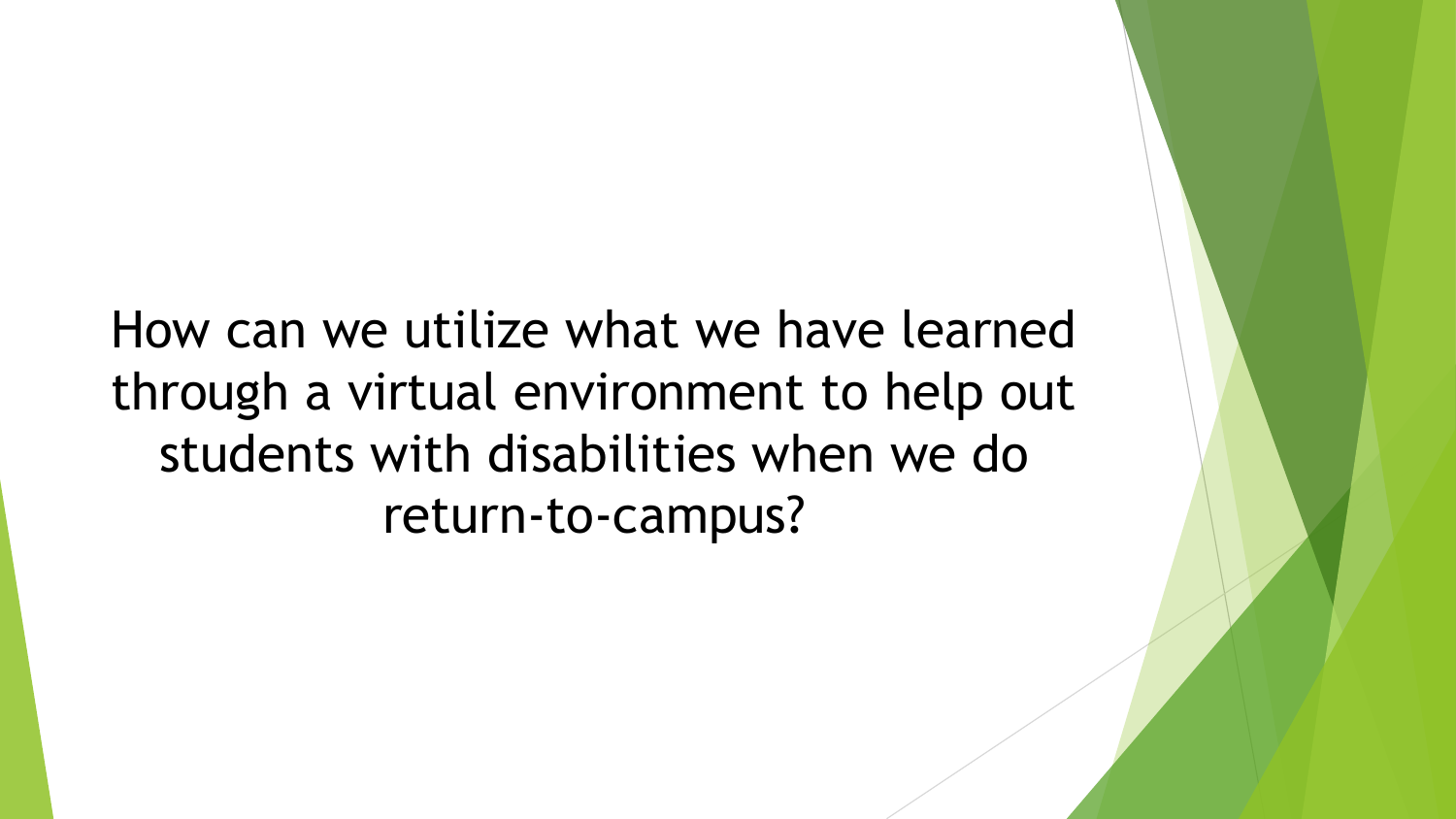## **Interactive Activity**

How can we bring disability justice to Foothill? What actions can/should we take?

► Google Jam Board:

[https://jamboard.google.com/d/1EPDdln356pRetvuLOZujVZvr](https://jamboard.google.com/d/1EPDdln356pRetvuLOZujVZvrq6ss9dWBnKlTiveDNys/edit?usp=sharing) [q6ss9dWBnKlTiveDNys/edit?usp=sharing](https://jamboard.google.com/d/1EPDdln356pRetvuLOZujVZvrq6ss9dWBnKlTiveDNys/edit?usp=sharing)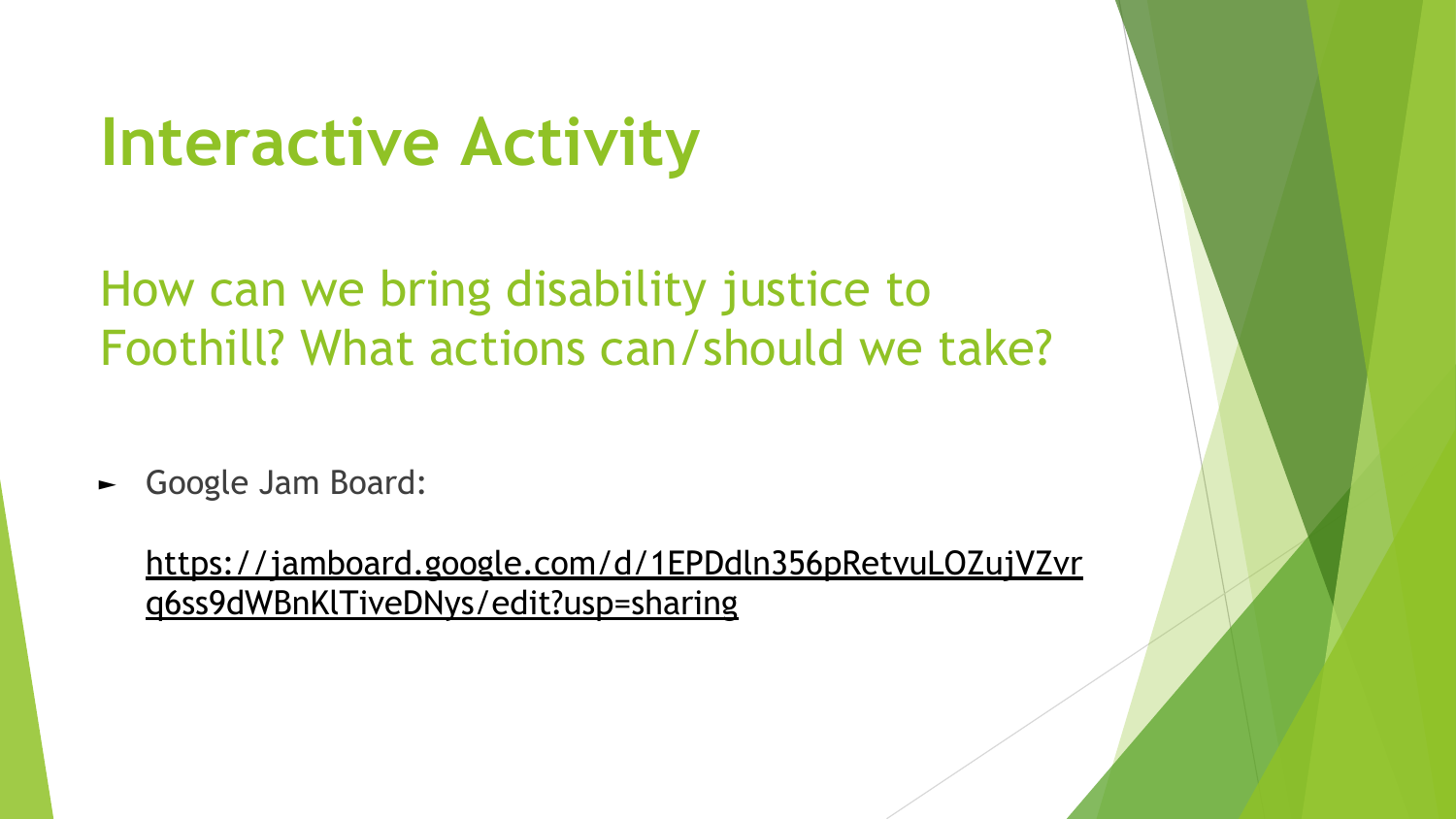

Audience members- feel free to ask questions, share stories, or contribute to the conversation how you like! **Please type in the chat or use the raise hand feature.**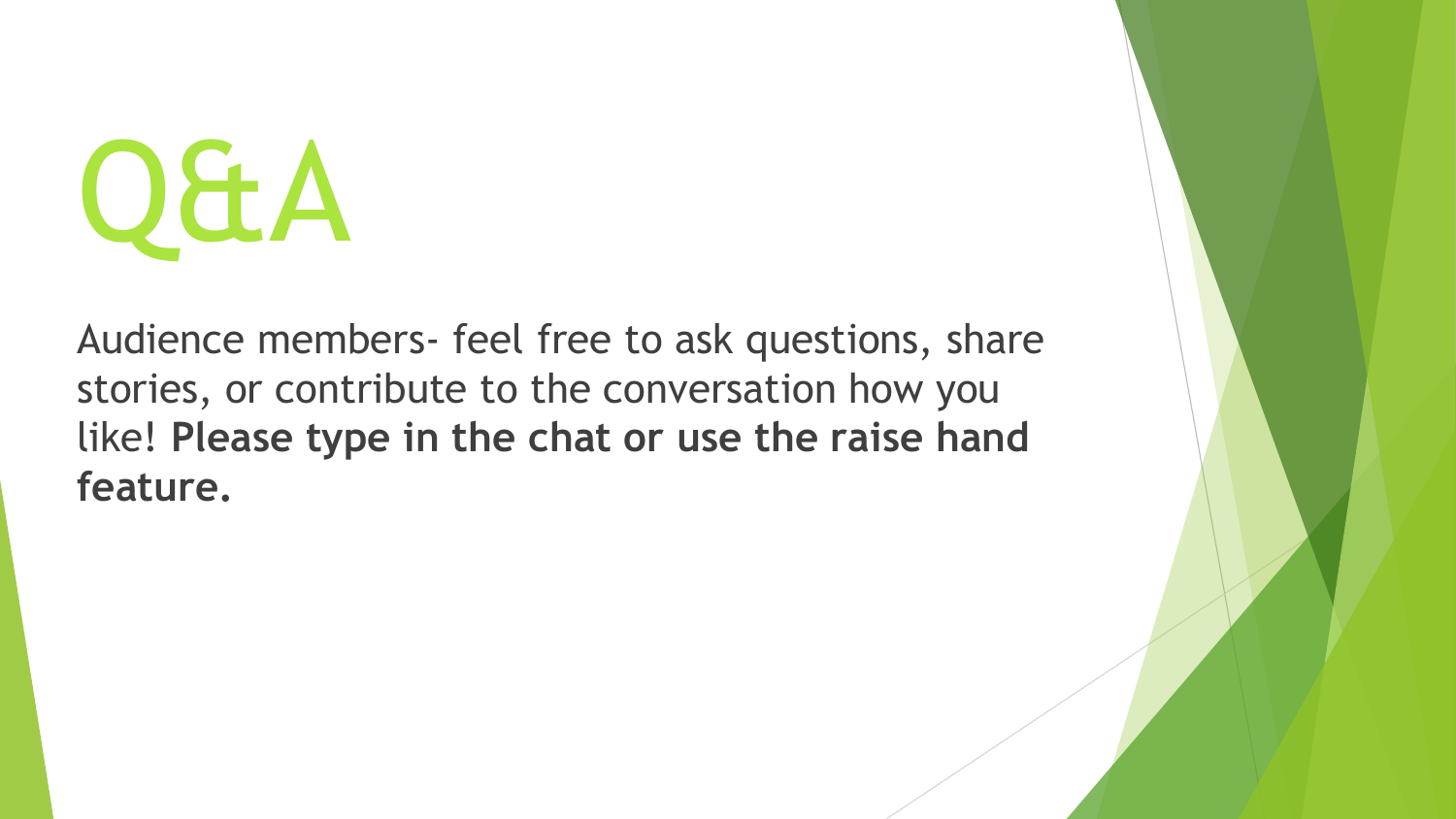## **Thank you!**

Visit:<https://foothill.edu/asfc/townhall.html>

## **Contact us!**

Priya V., Foothill College Student Trustee [asfc.priyav@gmail.com](mailto:asfc.priyav@gmail.com)